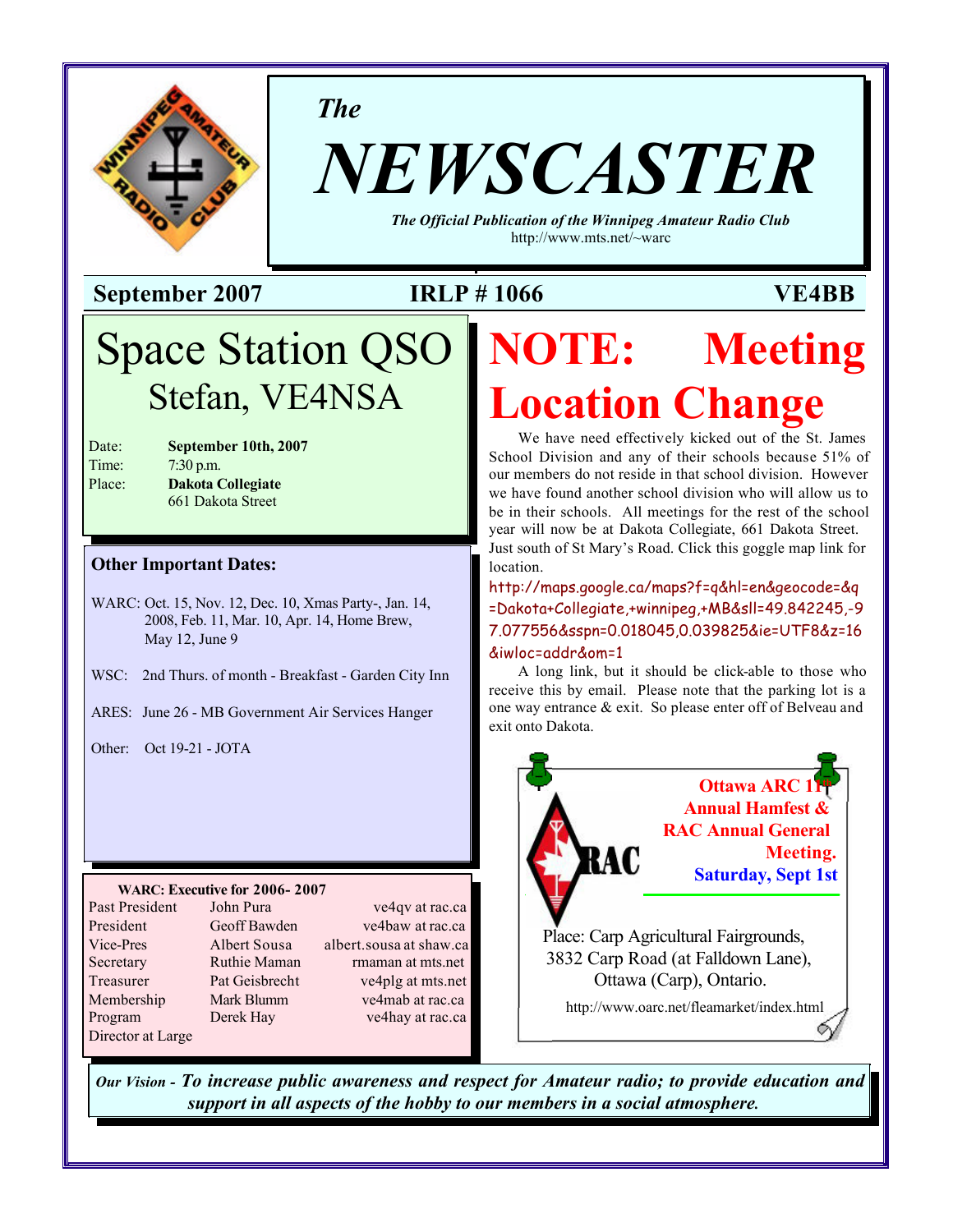| Freq        | <b>Prov/State</b> | <b>Net</b>                      | <b>UTC</b>         |  |
|-------------|-------------------|---------------------------------|--------------------|--|
| 3.860       | <b>MN</b>         | Minnesota<br>Net                | 23:00              |  |
| 3.747       | <b>MB</b>         | Evening<br>Phone Net            | 00:00              |  |
| 3.937       | ND                | North<br>Dakota Net             | 00:30              |  |
| 3.744       | <b>SK</b>         | SK Public<br>Service Net        | 01:00              |  |
| 3.750       | <b>NWON</b>       | NW<br>Ontario Net               | 01:15              |  |
| 3.740       | AB                | <b>AB</b> Public<br>Service Net | 01:30              |  |
| 3.660       | MB, SK,<br>AB     | Prairie<br>Traffic Net          | 01:30              |  |
| 3.743       | <b>MB</b>         | Mb<br>Morning<br>WX Net         | 14:30              |  |
| $145.450 -$ | <b>WW</b>         | <b>MB IRLP</b><br>Net           | 02:00<br>Wednesday |  |
| $147.390 +$ | <b>MB</b>         | Seniors<br>Morning<br>Net       | 09:00 Local        |  |
| $147.390 +$ | <b>MB</b>         | <b>MRS</b> Net<br>Thursday      | $21:00$ Local      |  |
| $147.390 +$ | <b>MB</b>         | <b>MRS</b> Net<br>Sunday        | $21:00$ Local      |  |
|             |                   |                                 |                    |  |
|             |                   |                                 |                    |  |
|             |                   |                                 |                    |  |

Amateur Radio Service Centre - Industry Canada P.O. Box 9654, Postal Station T Ottawa, Ontario, K1G 6K9 Telephone: (613) 780-3333 Toll free: (888) 780-3333 Fax: (613) 998-5919 E-mail: spectrum.amateur@ic.gc.ca <http://strategis.ic.gc.ca/epic/internet/insmt-gst.nsf/en/h> \_sf01709e.html

**IRLP Node** 1066 145.450 MHz -600 KHz (VE4WRS) Comments or if you just want to reach us : **Winnipeg Amateur Radio Club C/O VE4WSC 598 St. Mary's Road Winnipeg, MB R2M 3L5**

RA KATALOG

#### **And now for a word from the President ... By Geoff, VE4BAW**

…and now a word from the President about our summer of Hamfests and astronauts [look up, way way up, and Stefan ve4nsa will call the ISS]. I will also touch upon our September meeting with our need to make a decision regarding a clubhouse and then outline our challenging 2007-2008 year including WARC hosting the RAC's national general meeting … [I have been accused of rambling … ]

It has been an exciting summer with several enjoyable Hamfests – the International Hamfest at the International Peace Gardens, Camp 807 at Dryden and the Manitoba Amateur Radio Museum Hamfest at Austin [MARM]. At the Peace Gardens Derek, ve4hay, Yuri, ve4acx and I picked up prizes for both the International Hamfest and MARM from the nice man from the Burqhardt Amateur Center. These were antennas for some lucky recipients at those Hamfests. Not that I want to provide commercial exposure but it was good to see a vendor show up at a Hamfest – he had to drive from South Dakota – not too far but far enough to show that there are still enough amateurs to attract commercial interest.

Hamfests are places to meet old friends, make new ones and to learn from others [at least I need to learn from others!]. At the International Peace Gardens I participated in my first Fox-Hunt. There I was minding my own business when Bill, ve4alw, turned to me and asked, "I need a partner for the Fox Hunt, how about you?". I wasn't exactly sure how a Fox Hunt worked but immediately agreed. As it turns out there is a rivalry between Bill and some American Amateurs for the Fox Hunt title and Bill is apparently a "Top Gun" or is that a "Top Fox"? This June was no different – Bill rolled up his sleeves and assembled his 3 element homebrew 2 meter quad, a vision in plastic tubing and wire, attached it to his attenuator and jumped into the passenger seat of his car. "You're driving" he declared. Good thing too, I thought, as I had my driver's license much longer than my radio certificate. Off we went in search of the rabbit with a burning desire to take top honours and go home with the prize – a mag mounted 2 meter antenna.

We followed the competitor's blue pick-up truck out onto the roadways of the Peace Gardens in searching of the taunting rabbit. Bill was animated but focused, and used his knowledge of the Peace Gardens and his years of experience to outline a masterful tactical plan to find the rabbit. It was warm, bright and sunny, a perfect day, and the Garden was full of carefree weekenders. As we wound our way past picnickers, kite flyers, campers, children holding balloons, and numerous other citizens of the two countries engaged in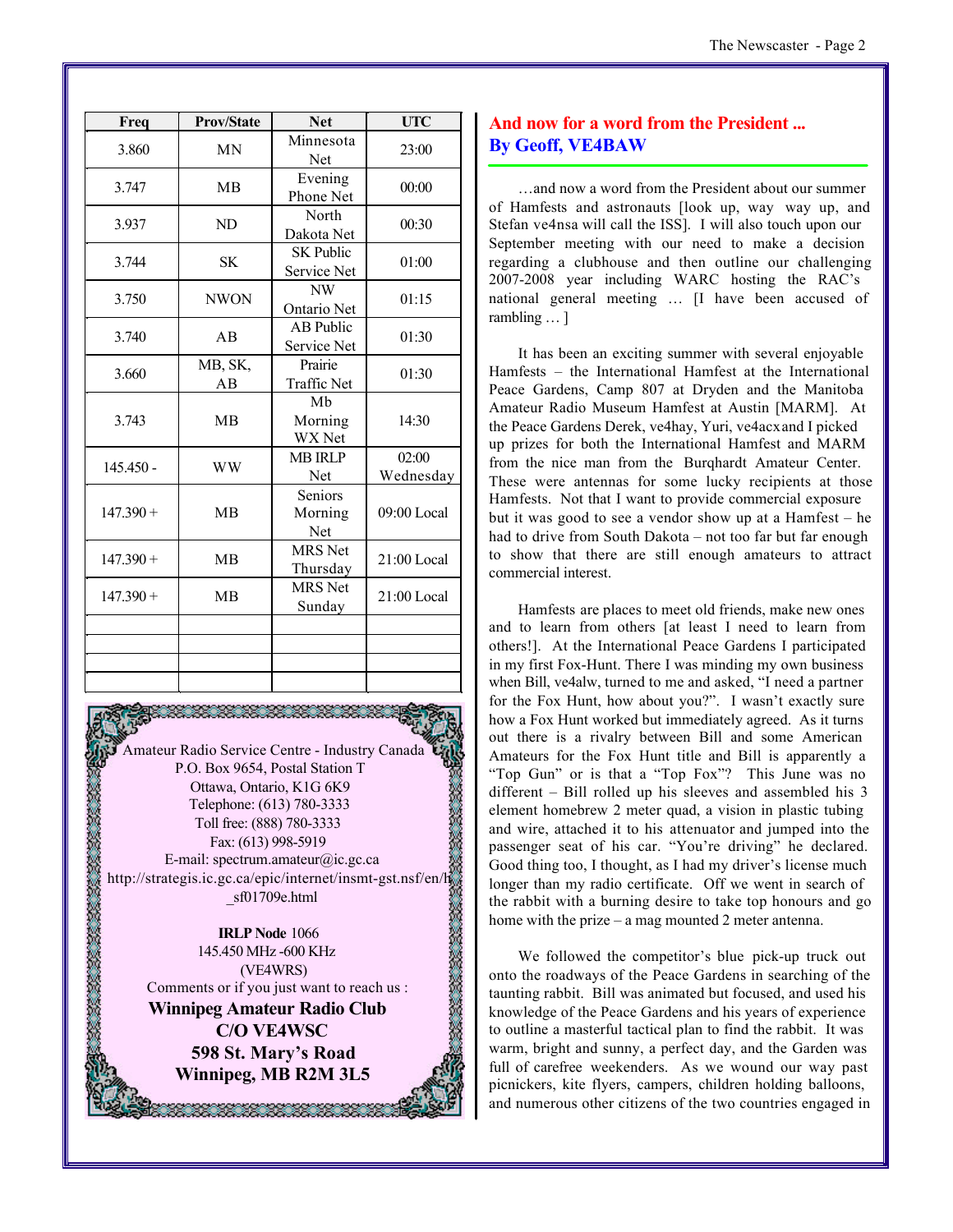carefree activities, I wondered what they thought of the strange object sticking out from the vehicle. Few would have any idea what Bill's plastic device was for. [Excuse me sir, do you know where I parked my flying saucer? I seem to have forgotten.].

Bill was intent on getting a bearing on that rascally rabbit; "come on and find me" taunted the voice at intervals. "It's important to figure out whether the rabbit is in Canada or the US as the roadway is a one way loop and if you cross into Canada and the rabbit is in the US we would have to go all the way around and we would lose", he explained. "I'm just the driver" I declared. He judged it safe to enter Canada – the rabbit had hopped the border. We drove along the winding narrow asphalt road and suddenly Bill's head snapped over to the left, "Stop the car!" he commanded. He grabbed his HT, blurted "I am going up the track over there". I stopped the car and noticed on my left a dirt vehicle track disappearing up into the woods. Bill jumped out of the vehicle and vanished into the woods. "Is someone going to find me?" pleaded the rabbit. Minutes passed. "Can no one find me – I am all alone!" espoused the rabbit. It felt as if hours were passing – and speaking of passing so did our competitor in their relentless search for the hidden broadcaster. There were three amateurs in that pick-up and they had two shiny 2 meter Yagi beams to hunt the hidden teaser. "I am still waiting – no wait! - I've been found!" moaned the rabbit. Bill had done it.

Congratulations Bill – my first Fox Hunt and you made it look deceptively easy! Enjoy your new antenna.

Club 807 was well organized and a lot of fun … it was my first time at this Hamfest and the event was held at the Birchland Trailer Park and Mini Golf, a family run business, just to the west of Dryden. The recipe for finding a ham convention in a trailer park is straightforward; drive around and look for antennas and call-sign plates, then stop.

Members of the Breakfast Club [on the 147.030 (-) Kenora repeater, every morning at 7:30 on and "on the links" through NW Ontario], Woody ve3jja and Hank ve3grx, have told me that 807 is not an area code but a vacuum tube that looks like a beer bottle. [I would not care to dispute the opinion of those honourable gentlemen]. Camp 807 circulates through a series of locations. Next year it will be in the Kenora area – last year [2006] it was at Warroad, Minnesota. 2006 would have been too exciting for me – a tornado ripped through the campground and damaged vehicles and destroyed trailers. John, ve4ol, lost his Boler trailer– smashed like an eggshell by the raging wind. [He replaced it with a fiberglass trailer with really cool tail-lights

and fins – very retro!]. Police evacuated the campground just before the tornado stormed through the gathered tents and trailers. Picnic kiosks and a robust wooden observation tower vanished as if they had never been there; vehicles and trailers were destroyed or damaged. Fortunately no amateurs or their families were injured.

2007 was less dramatic and a good thing too. There was a flea market, an excellent steak dinner and a most unique auction. Left over "antiques" and passed over [and abandoned] "treasures" from the flea market were auctioned off with the highest bidder gifting the "treasure" to a lucky recipient who no doubt appreciated the uniqueness of whatever the darned thing was and looked forward to hauling the stuff home. The proceeds from the auction went to the hosting radio club. A musical concert was held Saturday night in the picnic kiosk. Three generations of the talented and musical Moody family serenaded the amateurs. People are full of surprises – while monitoring 2 meters at my cottage I had heard Scott Moody ve3ext a number of times and he always seemed be half way up a tower trying to fix some repeater. Little did I know that he is not an electrical technician but a cabinet maker and on that beautiful Saturday evening I heard him play a violin – not terribly unusual you say as many people can play an instrument– but he made the violin. It is the world's only "Moodivarius". His father and son rounded out the trio. (Later that night during some conversation I noted to a woman that I understood that Scott had made the violin. "Yes, my son is very talented" she observed. Yes he is and now I know who Scott's mom is.)

Many thanks to the Amateur Radio Society of Dryden for being the hosts of Camp 807.

Manitoba has many fine spots to visit and relax at, and the Museum at Austin is one of them, with a fine campground and entertaining attractions. Just south of the highway at Austin you can find one of Manitoba's contributions to the nation; Canada's only amateur radio museum. The Manitoba Amateur Radio Museum [MARM] is on the grounds of Manitoba's Agricultural Museum which is home to the annual Thresher Reunion and Rodeo. If you are not a member of the Manitoba Amateur Radio Museum, well, what are you waiting for?

I can't say that I have ever been to the Reunion but I know that they are virtually alone in Canada in operating antique steam powered equipment; few provinces have the expertise to maintain and operate those old steam powered tractors. The Amateur Radio Museum not only has a large

**Amateur Radio** *~ A Community Resource*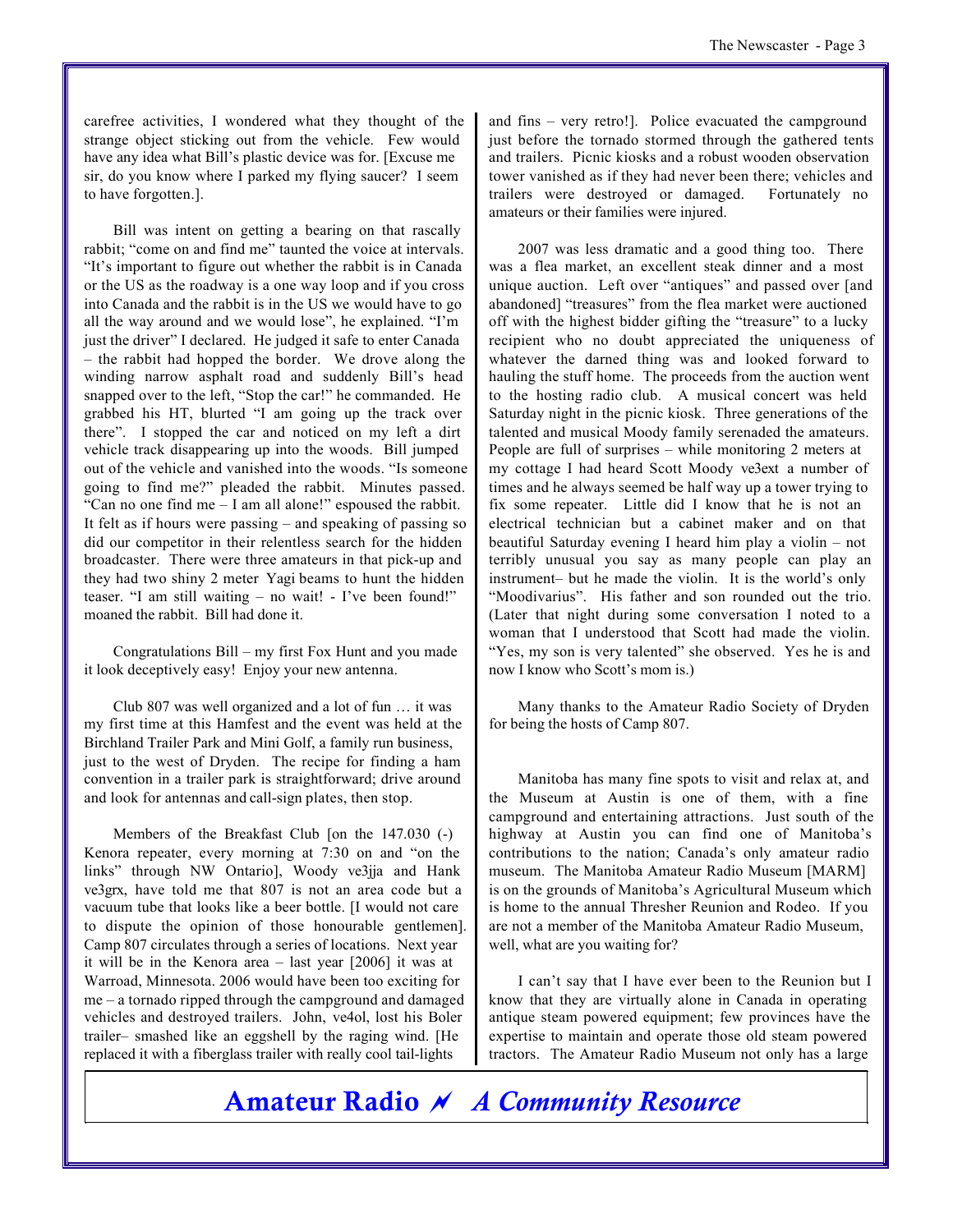collection of radio equipment but also has an operating station and a repeater [ve4mtr, 146.310 (+)] as well as four beacons [28.193 MHz, 144.281 MHz, 432.300 MHz, and 50.018 MHz]. All in all MARM is quite a lively centre of amateur radio. Dave Snydal, ve4xn, is in the RAC Hall of Fame for his national contribution in establishing the museum.

The MARM annual Hamfest was quite a bit of fun with a bonfire on the Friday night, a flea market on the Saturday [I left some money .. I bought a couple of MARM HTX-202 transceivers] and a roast beef dinner. As usual there was a MRS meeting in-between. The weather was great and the company fine.

The usual suspects were present and helped out  $-$  Tom, ve4se, Ruth, ve4xyl, and Sue Collings, ve4sym, were busy organizing, helping out, and registering amateurs. Dave Snydal, ve4xyn, deserves thanks for providing leadership for the event. I am sure that there were many others who helped out and I apologize for not knowing and mentioning all their names.

Look up, way way up and stare at that bright light moving across the night sky. In October of 1957 that light would have been Sputnik, the first artificial satellite, now it could be the largest artificial object ever placed into space, the International Space Station [ISS]. On that station men and women live and work and some take the time to talk to ground based mortals. Some ground based mortals dream of talking to the people in the sky. Stefan Wagener, ve4nsa, is such a mortal. He dreams big, he wants to build satellites [ok just a little one – the Wincube], launch balloons with technical packages built by high school students [you would have seen a tethered one at the last WARC Field Day] and he wanted to help school kids talk to an astronaut. With some help he succeeded [two out of three are done – the satellite isn't finished yet]. Not only does he and his merry band of satellite aficionados want to build a satellite they built a ground station to talk to it [and the rest of the amateur satellites]. Frankly this raises the bar for Homebrew Night. How can you compete with that? Oh, did I mention that he and Jeff Cieszecki organized regular Saturday morning amateur radio training sessions for students at Maples Collegiate, Kildonan East and a high school in Thompson.

Back to astronauts and space… each year a group of technically savvy people from a variety of walks of life including the aerospace industry, amateur radio and the military teach a group of very bright high school students about aerospace principles. This occurs at 17th Wing at their training centre. There is a week of practical training and lectures exposing young minds to the fun of science and its applications in space. There are lectures on the science of rocketry, this year WARC [Albert Sousa va4as and yours truly] participated by speaking on the joys of amateur radio. A helium filled balloon with APRS was launched into the sky to be chased by students and helpful amateur volunteers like Woody, ve3jja, who came from Sioux Narrows to help.

Stefan, Jeff Cieszecki [ve4czk- he both taught and learned on those Saturday mornings] and Al Thoren [ve4yz] put the jewel in the SpaceCamp's crown and set up a satellite ground station on the roof of the training centre and prepared to talk to the ISS. On Thursday morning, July 12th, in the presence of proud parents, print, radio and TV media, military members, and amateurs, history happened. The lecture theatre was full of excited people watching two large screens one showing the track of the ISS as it crossed a map of the earth as well as a photograph of the astronaut that would soon [hopefully] return the amateur radio communication. Speakers from the federal and provincial governments, Manitoba Aerospace, and WARC were the warm-up acts for the main event. It was a privilege for me to be invited to be present and a greater privilege to be allowed to speak on the role, joy and benefits of amateur radio and WARC.

An intense and focused Stefan explained to the anticipating crowd what the next few minutes should and would bring. "The circle on the screen is the radio footprint of the space station which is the region on the ground that is in range of the amateur radio equipment. I will call the space station by its call sign using my call-sign and the astronaut will respond and will answer the questions posed by the students".

We all waited breathlessly as the circle slowly crawled across the face of Manitoba, and when the circle touched Winnipeg Stefan made the call "NA1SS, VE4NSA", and almost instantly, came the words; "VE4NSA, NA1SS" with full quietening; loud and clear. American astronaut Clayton Anderson, from his lofty perch in outer space, had returned Manitoba's call. You could sense the excitement, see the grins in the room and hear the crowd breathing again. A chill went down my back-bone. I felt like a kid. The tenseness in Stefan's face evaporated into a broad and relieved grin.

For the next ten minutes students lined up to ask questions of the cheerful spacefarer. Students identified themselves by name and with call-signs that they had earned during their Saturday morning lessons. They looked excited and alive and I am sure that they would remember this event for the rest of their lives. After a very short ten minutes, Stefan declared to Astronaut Clayton, "We are coming to Loss of Signal" and regretfully signed off. Clapping, cheers, and handshakes erupted. It was a good time.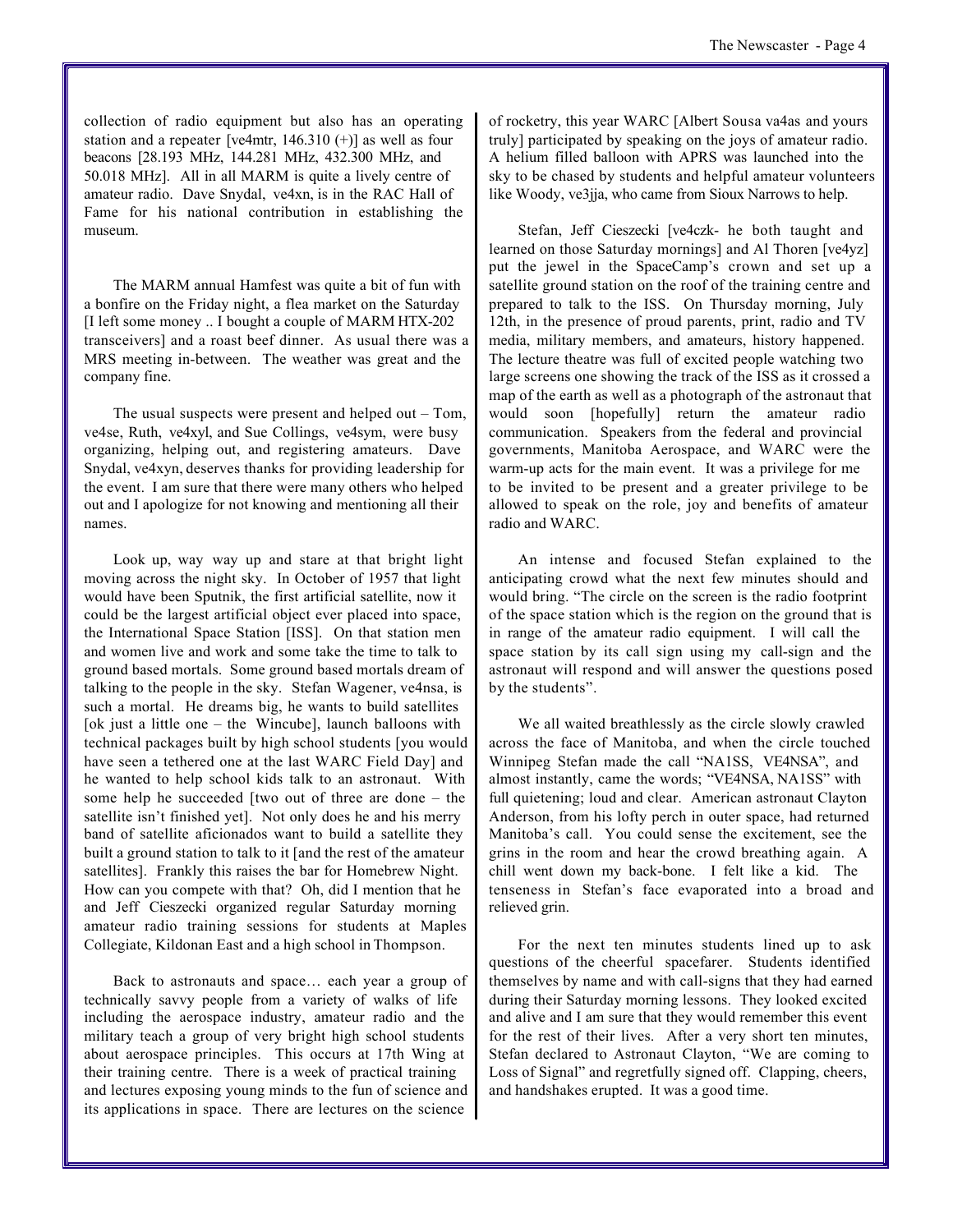You probably didn't need to read this to find out what went on.. I am sure that you followed the story on TV and radio and in the newspapers. It's all good.

Summer was good but now fall is arriving and WARC will be meeting again. We have a new location: Dakota Collegiate. No fault of our own but we were evicted from our home of many years at Sturgeon Creek on Ness Ave. as the school division made changes in the use of that school.

At our first meeting we need to deal with the issue of whether or not we want to develop a club house. There are strong and logical arguments on both sides of the issue. Cost, logistics, organizational perseverance are on the con side. A centre for amateurs to assemble, a place to train, a place to show off amateur radio to the public is part of the pro argument. Bring your arguments and be prepared to listen to others.

In closing this long exposition I would like to note that 07/08 will be a very busy year. We will be hosting the annual RAC general meeting and putting on an associated HamFest which will be second to none. Be prepared to help out. I would like us to consider making an annual contribution [skilled amateurs not money] to the next Space Camp as well as make a contribution to the ham education of youth. All things we can discuss at our upcoming general meetings.

See you at Dakota Collegiate on September 10th!

#### **Program Chair By Derek, VE4HAY**

This summer brought about the opportunity for newly licensed kids who were taking part in Space Camp 2007 to have a QSO with the



space station. While the pass overhead was just about 10 minutes long, the preparation was months in the planning. This month we will have VE4NSA who was instrumental in setting up the now famous QSO. Find out what was involved, and how this one event is helping to promote Amateur Radio among the youth. Stefan, VE4NSA will be giving us a run down at this month meeting on all it took to bring the QSO to a reality.

Future meetings. I am looking for anyone who would like to make a presentation at one of our meetings, or anyone who has ideas on radio related topics. Please send me an email.

#### **MB Students talk to Space Station**

A dozen Manitoba students were able to talk to the International Space Station via Amateur Radio on July 12th. The short 10 minute window only allowed just under half of the 27 students to ask the pre-submitted questions to American astronaut Clayton Anderson. The students were part of the Manitoba Space Adventure Camp being held at Canadian Forces School of Aerospace Studies at 17 Wing Winnipeg. With the help of Stefan, VE4NSA and a dedicated group of Ham's who were there to assist him, the students got what maybe a once in a lifetime chance to talk to the space station. The planing for this event took about a year, but it was the last 2 months where things really started to take off. Stefan made a presentation at the last WARC meeting of the year in June, saying the possibility may exist for a contact in July. They tested their equipment at the WARC Field Day site, and they started to plan for the antenna and cable installation, just in case NASA placed them on the schedule. With about one week notice, they were told that it was a go. A plea went out to the amateur community for help, and members of WARC stepped forward to assist where they could.

To the delight of the students, Stefan established contact, and the kids asked their questions. Some of the students were so thrilled they forgot what the response was to their questions. They described the whole contact as awe-inspiring and unforgettable, something they will remember for the rest of their lives.

Space camp was put on by volunteers from Win-Cube, a group of aerospace professionals who have started a project to design, build and launch cube sized satellites (cube-sat's) containing amateur radio. The multi year project was announced just about 1 year ago. Just last week the group launched a high altitude balloon containing an Amateur radio transmitter. The Space Station QSO event was covered by the local Television stations, and newspapers, with some exposure for amateur radio.

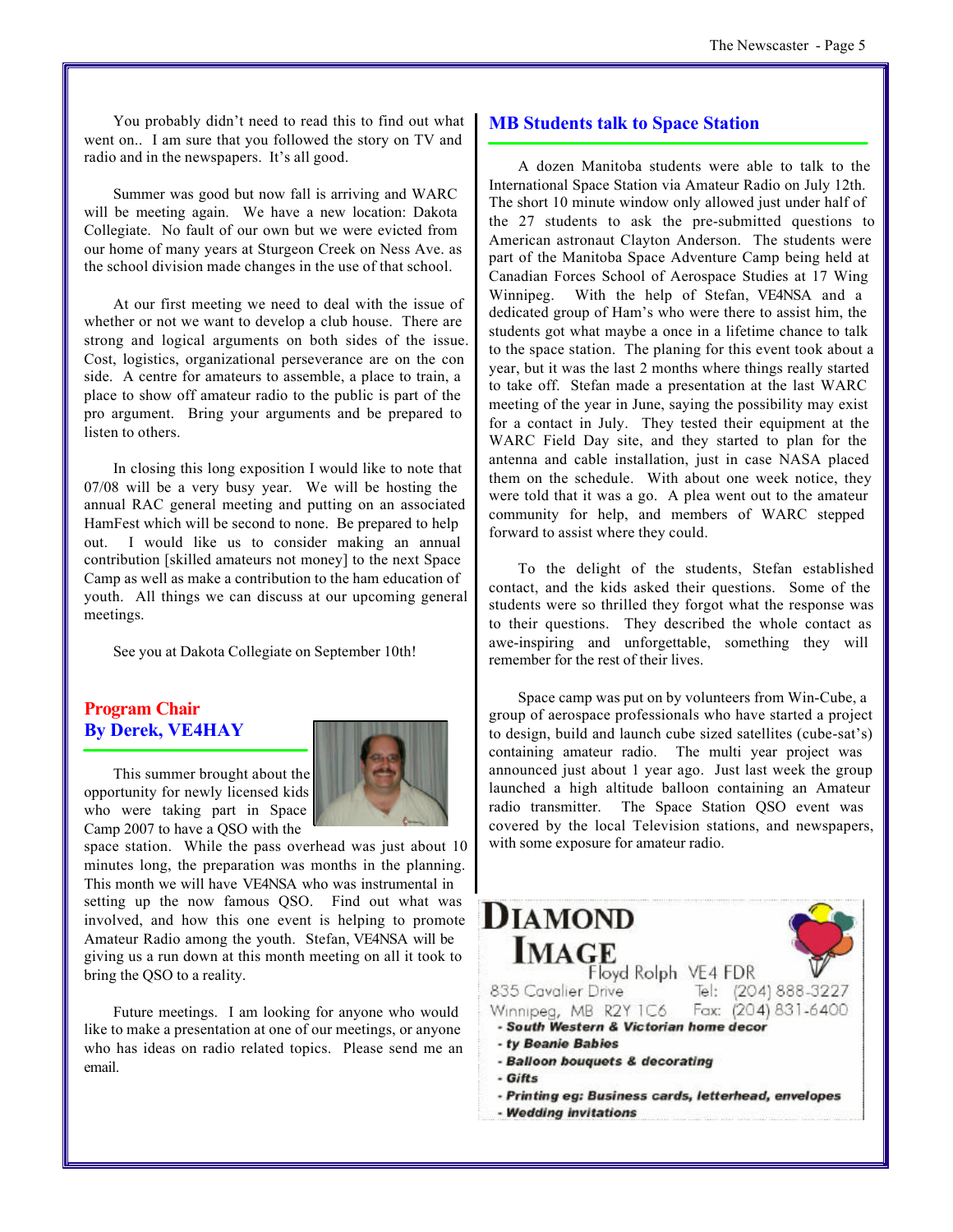#### **Minutes for June 11, 2007 Submitted by Ruthie, VE4CRS**

Meeting called to order at 1935 hrs. 24 members and 1 guest attended. Introductions followed.

Motion to accept minutes for May meeting as printed in Newscaster by Derek VE4HAY, seconded by Glen VE4GWN. Carried.

#### *Business Arising from Minutes*

John VE4QV donated an HF rig to the club. A plaque will be attached to it in memory of his father. An AT500 Tuner has been purchased and is being delivered. They will be used for Field Day. A box purchased by WARC exec. will be used for storage.

#### *Correspondence*

Correspondence is being carried out with the St. James school division as we are being "expelled" from our meeting place at Sturgeon Creek Collegiate after 15-18 years convening there. The executive is looking for a new location. Some suggestions were made from the floor. Members will be advised where the new location is. Listen to your radio and/or watch for an email re same.

#### *Treasurer's Report*

Bank balance at end of May 2007: - \$6,876.11.

#### *RAC*

AGM will be held Sept. 1, 2007.

#### *DX*

Poor conditions and bad sun spots! Watch for the following:

Nigeria, 5N – Marek, SQ8JCA is QRV as 5N2/SQ8JCA from Cogi for June. Activity on 80 to 6 meters.

Rwanda, 9X - Vlad, UA4WHX is QRV as 9XOVB from Kigali. Activity on 160 to 10 meters. Length of stay is unknown.

Bahrain, A9 – Juma, A92GT has been active on 15 meters, QSL via EA7FTR.

#### *ARES*

Next meeting at MB Government Air Services on Tues. June 26, 2007. Look for email notification.

#### *Satellite*

- Space camp will be held July  $10 - 13$ , 2007. Working to schedule contact with space station at camp.

- Setting up ground satellite at Field Day, same will be set up at space camp.

- Launch of Satellite – hopefully 08/09.

- Balloon testing - 3 schools are building for high altitude balloon launch – up to  $30$  kms. Also trying for space camp.

- Need volunteers to track balloon. It's up for about an hour and a half, then comes down.

#### *Marathon*

Pre Marathon meeting at 200 Main St., Sports Federation Building, 1900hrs. Participants will receive roster, t-shirt, etc.

#### *Field Day*

 - Howard VE4ISP and Jerry VE4ACE are taking over for Rolf VE4VZ. Any and all input please send to VE4ISP@rac.ca.

 - Volunteers and support are needed from everyone in the club. There will be 2/3 stations.

 - Computers are needed. For software solutions speak to Mike VE4KLM.

- Bring friends and family.

- Be at Senior's club at 0800 hrs Sat.

- Tent – VE4GF is looking after.

 - Trailer – Derek VE4HAY will be bringing out his trailer. Help is needed in installing window and insulation.

#### *Programs*

 - Derek VE4HAY is looking for programs for next year and is open to any or all suggestions from members.

 - Derek described his experiences at the Dayton Flea Market. Incredible!

#### *Elections*

John VE4QV chaired elections.

- Thanks to past executive!

 - Present executive is standing for nomination, accept for Raymond VE4RQ who is stepping down.

 - One more nomination is needed. Floor opened for nominations.

- Albert VA4AS is nominated.

 - Motion to elect nominated roster by Glen VE4GWN, seconded by Dick VE4HK. Carried.

- Congratulations to new executive!

#### *Membership draw*

– antenna kit – Betty VE4BTY. 50/50 draw - Alan, VE4YZ 2 Icom hats – Glen VE4GWN and Alan VE4YZ.

Meeting adjourned at 2030hrs.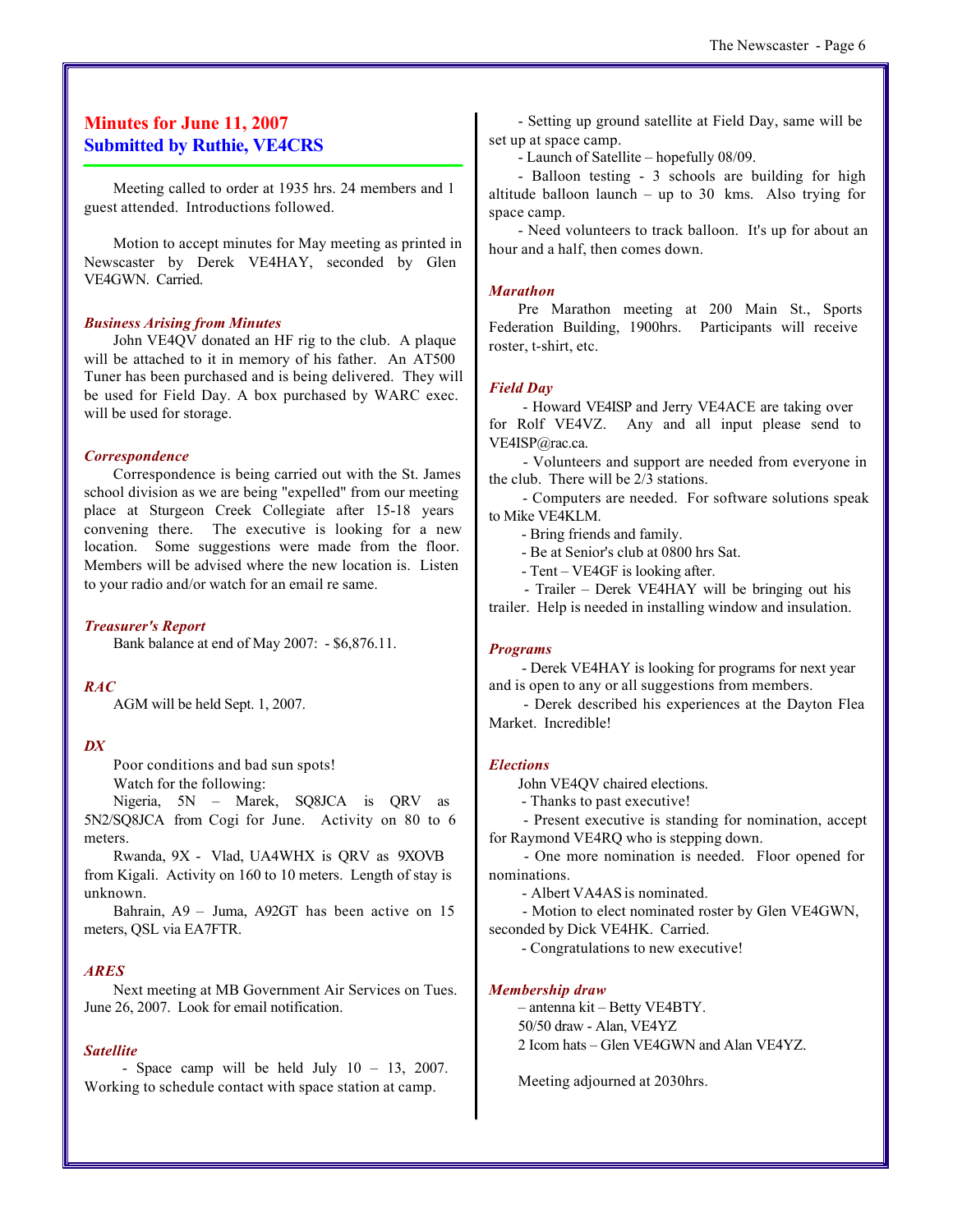| <b>Contest Calendar</b>                        |                             |                  |                  | Texas QSO Party                 |               | 1400Z   | Sep 20 |
|------------------------------------------------|-----------------------------|------------------|------------------|---------------------------------|---------------|---------|--------|
|                                                |                             |                  |                  |                                 | And           | 1400Z   | Sep 30 |
|                                                |                             |                  |                  | <b>FISTS Coast to Coast</b>     |               | 1700Z   | Sep 29 |
| <b>September</b>                               |                             |                  |                  | <b>UBA ON</b>                   | <b>CW</b>     | 0600Z   | Sep 30 |
| All Asian DX                                   | Phone                       | 0000Z            | Sep 1            | <b>October</b>                  |               |         |        |
| Russian RTTY WW                                | Rtty                        | 0000Z            | Sep 1            | ARS Spartan Sprint              |               | 0100Z   | Oct 2  |
| Wake-Up! QRP Sprint                            |                             | 0400Z            | Sep 1            | <b>YLRL Anniversary Party</b>   | <b>CW</b>     | 1400Z   | Oct 2  |
|                                                | And                         | 0430Z            | Sep 1            | German Telegraphy               |               | 0700Z   | Oct 3  |
|                                                | And                         | 0500Z            | Sep 1            | 432 MHz Fall Sprint             |               | 1900L   | Oct 3  |
|                                                | And                         | 0530Z            | Sep 1            | SARL 80m QSO Party              |               | 1700Z   | Oct 4  |
| RSGB SSB Field Day                             | <b>SSB</b>                  | 1300Z            | Sep 1            | NCCC Sprint                     | <b>CW</b>     | 0230Z   | Oct 5  |
| IARU Region 1 Field Day                        | <b>SSB</b>                  | 1300Z            | Sep 1            | <b>TARA PSK Rumble</b>          | <b>PSK</b>    | $0000Z$ | Oct 6  |
| DARC 10-Meter                                  | Digital                     | 1100Z            | Sep 2            | NCCC Sprint                     | <b>CW</b>     | 0230Z   | Oct 6  |
| MI QRP Labor Day CW Sprint                     | CW                          | 2300Z            | Sep 3            | Oceania DX                      | Phone         | 0800Z   | Oct 6  |
| ARS Spartan Sprint                             |                             | 0100Z            | Sep 4            | International HELL-             | (80m)         | 1400Z   | Oct 6  |
| NCCC Sprint                                    | <b>CW</b>                   | 0230Z            | Sep 7            |                                 | (40m)         | 0900Z   | Oct 7  |
| <b>AGCW Straight Key Party</b>                 | CW                          | 1300Z            | Sep 7            | California QSO Party            |               | 1600Z   | Oct 6  |
| <b>WAEDX</b>                                   | <b>SSB</b>                  | 0000Z            | Sep 8            | EU Autumn Sprint                | <b>SSB</b>    | 1600Z   | Oct 6  |
| <b>NCCC Sprint</b>                             | CW                          | 0230Z            | Sep 8            | <b>PRO</b>                      | <b>CW</b>     | 1600Z   | Oct 6  |
| <b>Swiss HTC QRP Sprint</b>                    |                             | 1300Z            | Sep 8            |                                 | And           | 0600Z   | Oct 7  |
| Arkansas QSO Party                             |                             | 1400Z            | Sep 8            | <b>UBA ON</b>                   | 6m            | 0600Z   | Oct 7  |
|                                                | And                         | 1500Z            | Sep 9            | RSGB 21/28 MHz                  |               | 0700Z   | Oct 7  |
| ARRL September VHF QSO Party                   |                             | 1800Z            | Sep 8            | <b>YLRL Anniversary Party</b>   | <b>SSB</b>    | 1400Z   | Oct 9  |
| <b>SOC</b> Marathon Sprint                     |                             | 1800Z            | Sep 8            | 10-10 Int. 10-10 Day Sprint     |               | 0001Z   | Oct 10 |
| North American Sprint                          | CW                          | 0000Z            | Sep 9            | NAQCC Straight Key/Bug Sprint   | <b>CW</b>     | 0030Z   | Oct 10 |
| Tennessee QSO Party                            |                             | 1800Z            | Sep 9            | NCCC Sprint                     | CW            | 0230Z   | Oct 12 |
| ARCI End of Summer Digital Sprint              |                             | $2000Z$          | Sep 9            | Makrothen                       | <b>RTTY</b>   | $0000Z$ | Oct 13 |
| <b>YLRL Howdy Days</b>                         |                             | 1400Z            | Sep 11           |                                 | And           | 1600Z   | Oct 13 |
| <b>NCCC Sprint</b>                             | $\mathrm{CW}$               | 0230Z            | Sep 14           |                                 | And           | 0800Z   | Oct 14 |
| <b>SARL VHF/UHF</b>                            |                             | 1600Z            | Sep 14           | Microwave Fall Sprint           |               | 0600L   | Oct 13 |
|                                                | And                         | 1600Z            | Sep 15           | Oceania DX                      | <b>CW</b>     | 0800Z   | Oct 13 |
| <b>NCCC Sprint</b>                             | <b>CW</b>                   | 0230Z            | Sep 15           | Pennsylvania QSO Party          |               | 1600Z   | Oct 13 |
| ARRL 10 GHz and Up                             |                             | 0600L            | Sep 15           |                                 | And           | 1300Z   | Oct 14 |
| Scandinavian Activity                          | CW                          | 1200Z            | Sep 15           | EU Autumn Sprint                | <b>CW</b>     | 1600Z   | Oct 13 |
| South Carolina QSO Party                       |                             | 1300Z            | Sep 15           | FISTS Fall Sprint               | CW            | 1700Z   | Oct 13 |
| QRP Afield                                     |                             | 1500Z            | Sep 15           | North American Sprint           | <b>RTTY</b>   | $0000Z$ | Oct 14 |
| Feld Hell Sprint                               |                             | 1500Z            | Sep 15           | <b>UBA ON</b>                   | <b>SSB</b>    | 0600Z   | Oct 14 |
| Washington State Salmon Run                    |                             | 1600Z            | Sep 15           | <b>ARRL School Club Roundup</b> |               | 1300Z   | Oct 15 |
|                                                | And                         | 1600Z            | Sep 16           | <b>NCCC Sprint</b>              | <b>CW</b>     | 0230Z   | Oct 19 |
| QCWA Fall QSO Party                            |                             | 1800Z            | Sep 15           | <b>JARTS WW RTTY</b>            | <b>RTTY</b>   | $0000Z$ | Oct 20 |
| North American Sprint<br>Run for the Bacon QRP | <b>SSB</b>                  | 0000Z            | Sep 16           | <b>ARCI Fall QSO Party</b>      |               | 1200Z   | Oct 20 |
|                                                |                             | 0100Z<br>1900L   | Sep 17           | Worked All Germany              |               | 1500Z   | Oct 20 |
| 144 MHz Fall Sprint                            |                             |                  | Sep 17           | Feld Hell Sprint                | <b>HELL</b>   | 1500Z   | Oct 20 |
| NAQCC Straight Key/Bug Sprint                  | <b>CW</b>                   | 0030Z            | Sep 20           | W/VE Islands QSO Party          |               | 1600Z   | Oct 20 |
| <b>NCCC Sprint</b><br>Scandinavian Activity    | $\mathrm{CW}$<br><b>SSB</b> | 0230Z<br>1200Z   | Sep 21           | 50 MHz Fall Sprint              |               | 2300Z   | Oct 20 |
| <b>CIS DX</b>                                  |                             | 1200Z            | Sep 22           | Asia-Pacific Fall Sprint        | $\mathrm{CW}$ | $0000Z$ | Oct 21 |
| <b>AGCW VHF/UHF</b>                            |                             | 1600Z            | Sep 22           | <b>UBA ON</b>                   | 2m            | 0600Z   | Oct 21 |
|                                                | (144)<br>(432)              | 1900Z            | Sep 22           | Illinois QSO Party              |               | 1700Z   | Oct 21 |
|                                                |                             |                  | Sep 22           | Run for the Bacon QRP           |               | 0100Z   | Oct 22 |
| <b>SKCC Weekend Sprint</b>                     |                             | $0000Z$<br>1900L | Sep 23<br>Sep 25 | <b>NCCC Sprint</b>              | <b>CW</b>     | 0230Z   | Oct 26 |
| 222 MHz Fall Sprint<br><b>NCCC Sprint</b>      | CW                          | 0230Z            | Sep 28           | CQ Worldwide DX                 | <b>SSB</b>    | $0000Z$ | Oct 27 |
| <b>ARRL EME</b>                                |                             | $0000Z$          | Sep 29           | <b>ARRL EME</b>                 |               | $0000Z$ | Oct 27 |
| CQ Worldwide DX                                | <b>RTTY</b>                 | $0000Z$          | Sep 29           | 10-10 Int. Fall                 |               | 0001Z   | Oct 27 |
| CQIR - Ireland Calling                         |                             | 1200Z            | Sep 29           |                                 |               |         |        |
|                                                |                             |                  |                  |                                 |               |         |        |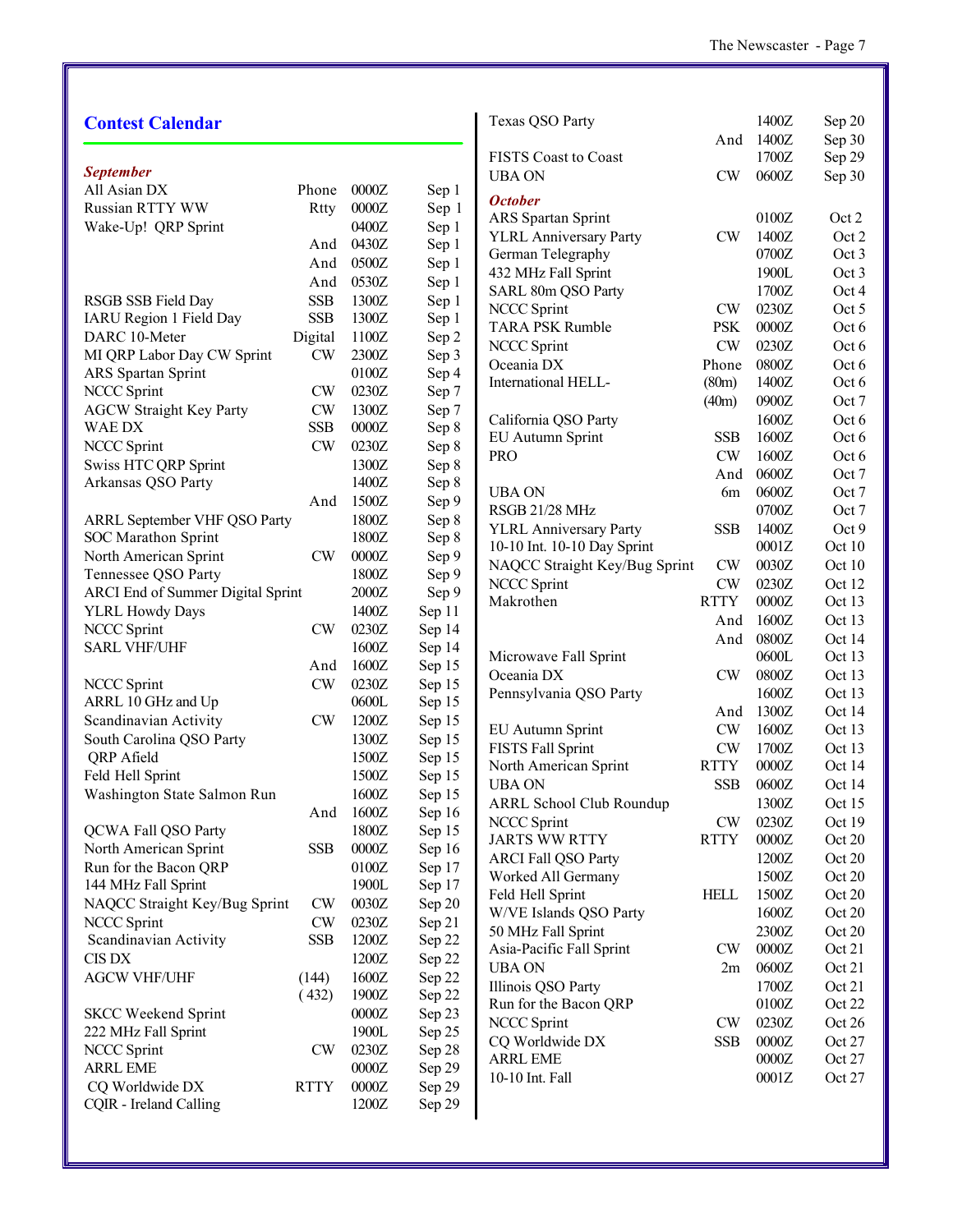#### **News from the Net**

#### *JPL Coongratss AMSAT-DL on VOYAGER 1 Intercept*

The Flight Team that oversees NASA's Voyager One deep space probe has congratulated AMSAT Germany on its reception of a signal from the spacecraft. In March 2006, the signal from Voyager 1 was received by the AMSAT D-L team using the 20 meter dish in Bochum. Voyager 1 is the furthest object away from earth to be built by humans. As a token of their collective appreciation, the controllers not only confirmed the reception report. They also sent Amsat Germany a photo of the Voyager Flight That picture can be found on line at

[http://www.amsat-dl.org//index.php?option=com\\_content&t](http://www.amsat-dl.org//index.php?option=com_content&t) ask=view&id=142&Itemid=97

#### *CQIR*

Great interest is being expressed worldwide in the Irish Society's 75th Anniversary Contest CQIR, which will take place on the last weekend in September. The contest is a celebration of Ireland and the Irish, and they figure CQIR will be one of the largest 'one off' contests ever aired on the Amateur Bands. It is a 24-hour single operator contest with the emphasis on participation rather than winning and to this end every participant gains an entry ticket for a spectacular draw for every 75 QSO's made during the Contest. The ticket drawn out of the EI/GI drum will win an all expenses paid long weekend in New York City for two Irish people. ARRL have confirmed that this will include a visit to their national headquarters hosted by ARRL. Kinnitty Castle in Offaly will host the international winners for a week with flights for two from anywhere in the world. The prizes have been fully sponsored at no cost to the Society and this is really an excellent opportunity to celebrate the Society and its 75 years of service to Irish experimenters. The IRTS have encouraged all Irish operators to be active during the Contest.

#### *Is it an contact or not ?*

 Ray VU3ORN reports that at the International Amateur Radio Union leaders meeting recently in Vienna, they came up with a definition of what constitutes a valid Amateur Radio contact. At least on the VHF and UHF bands in ITU Region 1. According to the newly crafted regulation, the minimum requirement for a valid QSO on VHF and higher bands is a contact is one where both operators during the contact have mutually identified each other, received a report, and received a confirmation of the successful identification and the reception of the report. The report emphasizes that the responsibility always lies with the operator for the integrity of the contact. It also says that this ruling is 'technology neutral' and applies to all analogue and digital modes. *-- WIA*

#### *Television interference*

All radio amateurs are aware of the potential for interference to radio, TV and other communication services, causes of it and cures. Often a plain language or very basic explanation is required for the public including our neighbours to reach an understanding of what is occurring and why. This is important because the presence of an amateur radio station can give rise to a perception that it is causing interference, when in reality it could be any number of other resource of interfering radiating. An excellent resource is the Radio Spectrum Management of New Zealand website which addresses all general types of interference with text, television reception screen shots, and a video and an MP3 audio file. The material is right up to date and describes the effects of interference on both analogue and digital broadcasting services. So whether you're a radio amateur experiencing an interference problem, or just needing to learn more about it, visit the Radio Spectrum Management website, google it or use the URL that is included in the text edition of this broadcast. <http://www.rsm.govt.nz/cms/reception-problems/how-can-i-f> ix-my-interference *-- WIA*

#### **MB IRLP Net is growing By Ron, VE4MGR**

"The Friendly Manitoba IRLP Net " held each and every Wednesday on the Western Reflector # 9250 located in Las Vegas Nevada. The average check ins for this open is 25. There has also been a wide use daily after the seniors net is over to qsy to ve4wrs for the " Kabara Net " held daily on reflector # 9205 and later on in the evening to the Saskatchewan Net on reflector # 9300 every evening  $\omega$ 2200 hrs. On each and every Friday is an International Net by VA7MWR Ron in Clinton British Columbia, this net is  $\omega$  7:00 p:m. This is also the net that VE4ALF Alf, won a nice little Alinco hand held transceiver, single band, just for checking in. I'm quite sure there is a fair amount of use on the IRLP network by other user's of VE4WRS, Tuesday's for one, there are 3 check in nets one after the other.

MB IRLP Net is held on VE4WRS , 145.450 - @ 0100 UTC or 8:00 p:m CDT on Wednesday evening.

#### *What have you done to "promote amateur radio this week"*

That line we credit to an old News stalwart, Peter Parker with using in his old VK1 and VK3 casts many years ago and it still stands true *- -WIA*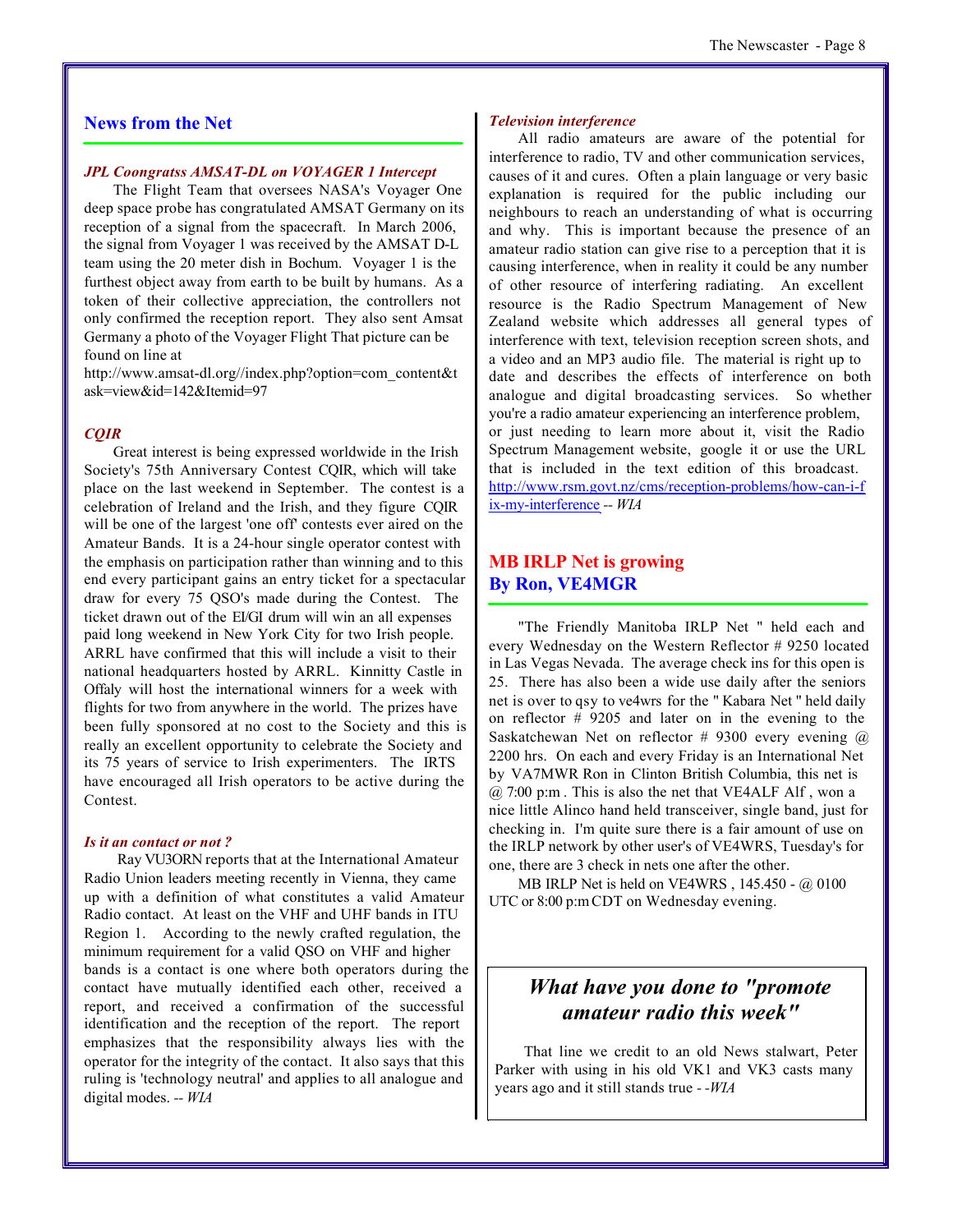

Howard really needs to be congratulated for staging what would have been a great Field Day station, if only Mother Nature would have cooperated just a little bit further. All in all, it could have been worse. We found out later that the storm was a F3 tornado around Pipestone and Pelican Lake, before it blew out and travelled across the province to us and then to the Whiteshell where it damaged a number of cabins. The picture was taken from a balloon camera.